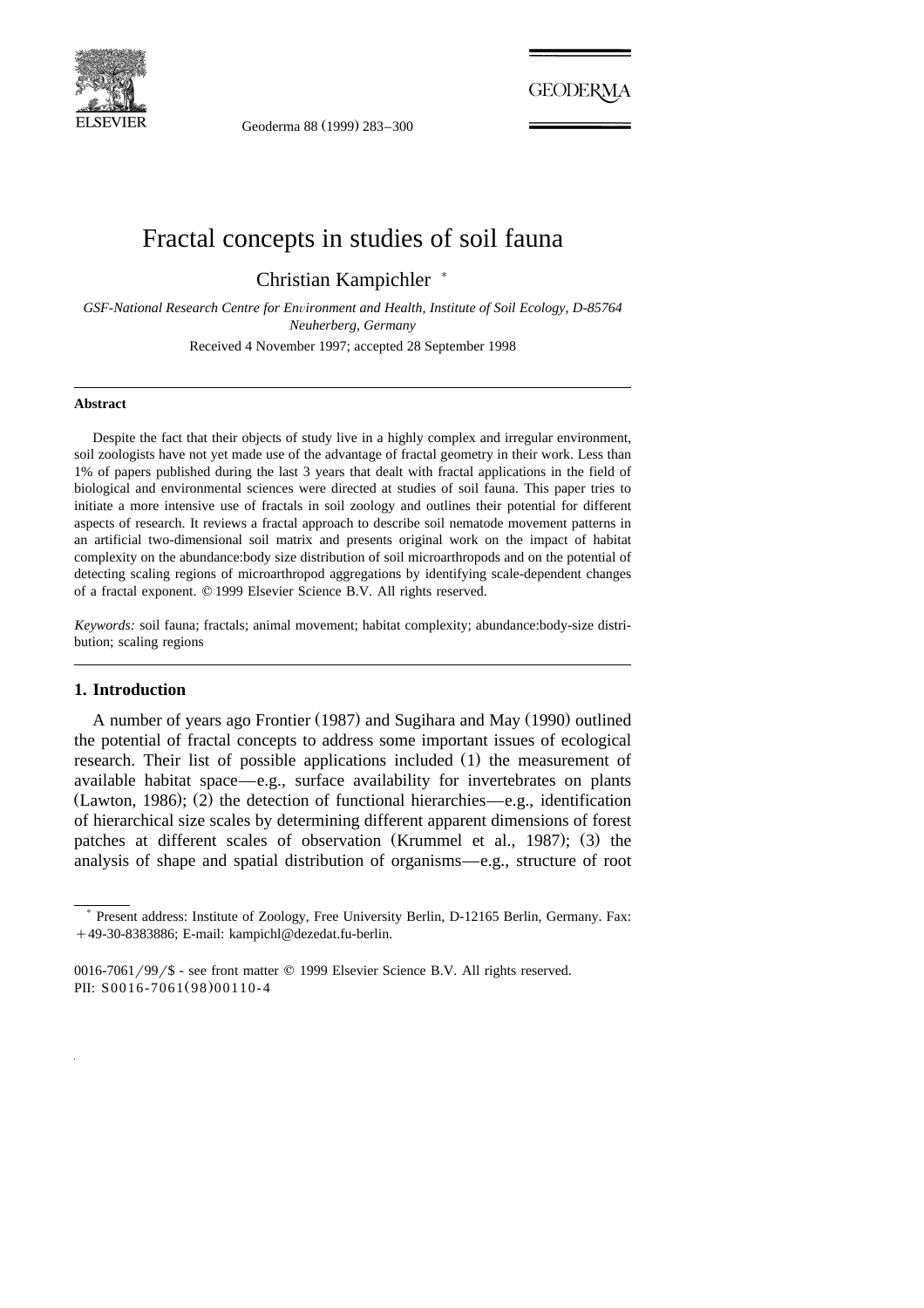systems (Tatsumi et al., 1989) or the structure of plankton swarms (Frontier, 1987); (4) the analysis of animal movement (Dicke and Burrough, 1988); (5) the analysis of time series—e.g., the estimation of the persistence of rare species (Hastings and Sugihara, 1993); and  $(6)$  the use of fractals in an abstract representational space—e.g., strange attractors in the dynamics of ecological systems or characterisation of species diversity as a fractal feature of a community (Frontier, 1987).

Frontier (1987) and Sugihara and May (1990) acknowledged fractal geometry as a particularly attractive approach to address problems of scale and hierarchy and expected it to become of fundamental interest for the analysis and modeling of ecosystems. However, their suggestions seem to have had little impact on the study of soil fauna.

A survey of recent literature published between May 1994 and August 1997 reveals a striking dearth of fractal concepts in soil zoological research. Of the 230 articles that include fractal concepts (listed by Current Contents / Agriculture, Biology and Environmental Sciences<sup>®</sup>) 27.0% (62 articles) explicitly deal with soil research. The majority of these are soil physical papers and describe or model water and solute transport through soil, soil aggregation and related topics. Eleven articles  $(4.8\%)$  focus on the analysis of root systems and eight articles  $(3.5\%)$  focus on the analysis of soil microbial growth patterns. Only  $0.9\%$  (two articles) refer to soil animals which corresponds to less than  $0.5\%$  of all soil zoological papers listed by Current Contents/Agriculture, Biology and Environmental Sciences<sup>®</sup> in the same time period. These two articles are an analysis of free-living soil nematode movement in an artificial experimental arena (Anderson et al., 1997) and a description of the body-size distribution of microarthropods and its possible relationship to available habitat space in soil (Kampichler, 1995). Also the review by Senesi  $(1996)$  on the use of fractals in soil biology and biochemistry reports a rich literature on the fractal nature of humic substances, proteins, enzymes and patterns in microbial morphology but only two articles refer to soil animals Crawford et al., 1993; Kampichler and Ž Hauser, 1993).

It is unclear whether the lack of fractal applications in studies of soil fauna is caused by ignorance or rejection of the theoretical approach or whether it is a consequence of the methodological difficulties in studying subterranean organisms. Direct observation is generally not possible and destructive sampling is often required (e.g., extraction of soil cores). In this paper I will try to point out that despite these obvious methodological difficulties it actually is possible to apply fractal concepts to various soil zoological questions. I will highlight selected applications:  $(1)$  the analysis of animal movement within a pore network referring to the work by Anderson et al.  $(1997)$ ,  $(2)$  the analysis of available habitat space for microarthropods of different size following Kampichler and Hauser (1993) and Kampichler (1995) as well as presenting original results, and (3) the identification of ecological hierarchies in aggregations of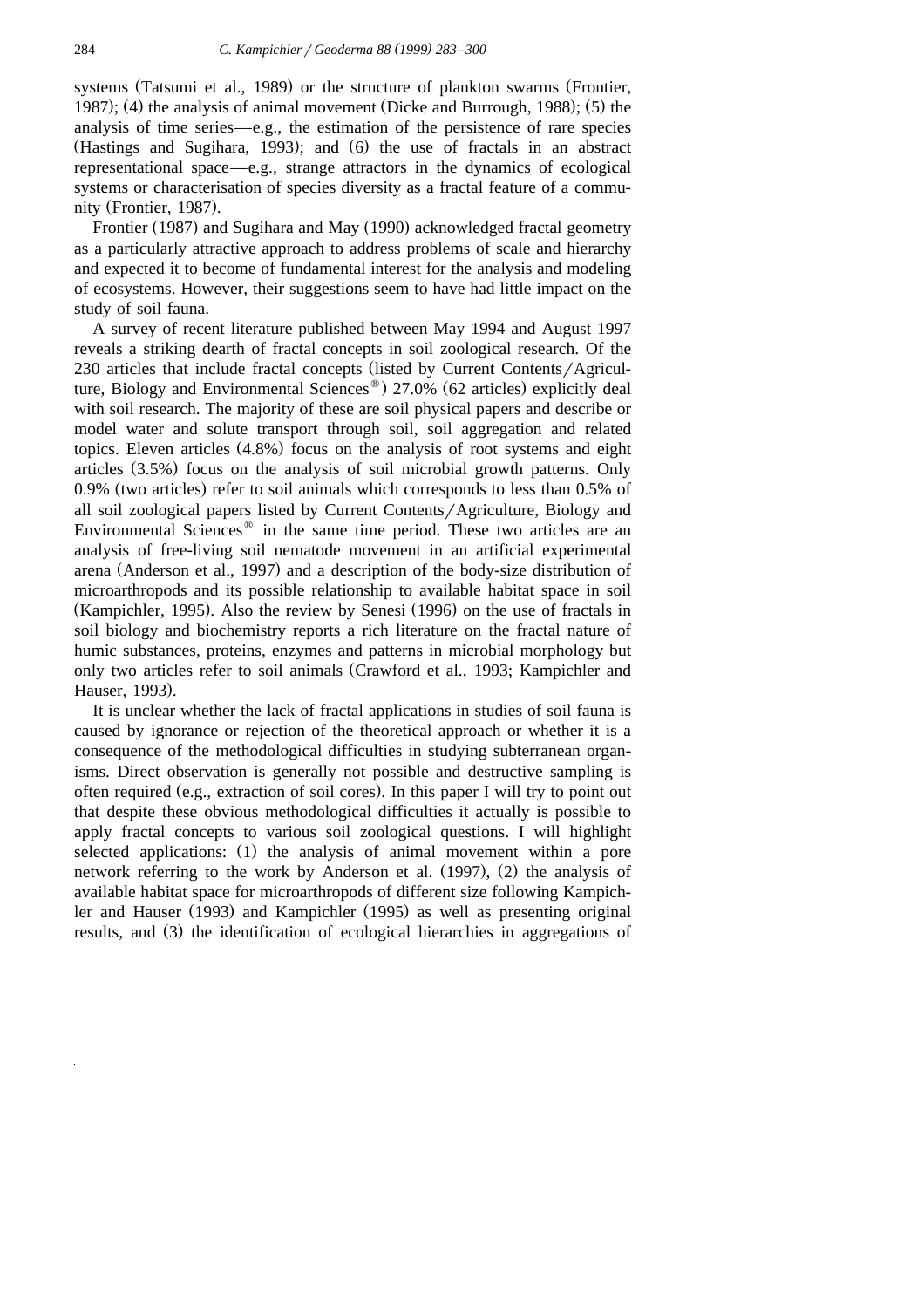Collembola (original data). In each of these sections, I will outline the underlying principle of the application in a short introduction. Finally I will give a few suggestions for further possibilities of fractal applications in studies of soil fauna. All methodological terminology refers to Hastings and Sugihara (1993).

## **2. Analysis of soil animal movement**

#### *2.1. Outline of principle*

Frontier (1987) and Dicke and Burrough (1988) were the first to suggest the description of animal movement trajectories by means of fractal geometry. Dicke and Burrough (1988) argue that the tortuosity of an animal trail may be characterised by its fractal dimension *D*. The fractal dimension of a trail (or any other curve) usually is determined by the dividers method (cf. Hastings and Sugihara, 1993). This method involves stepping along the trail with a pair of dividers of distance  $\delta$  (or with a ruler of length  $\delta$ ). The apparent length *L* of the trail is the number *N* of straight-line segments that can be fitted to the trail multiplied by the measurement scale  $\delta$  (the length of a single segment). By decreasing  $\delta$  the irregularities of the trail can be traced closer and closer, thus the length of the trail will increase with measurement on finer scales. Lenght *L* depends on measurement scale  $\delta$  according to the simple power law

 $L(\delta) \propto \delta^{1-D}$  (1)

*D* can easily be determined by measuring *L* at different  $\delta$  and calculating a linear regression of log  $L(\delta)$  on log  $\delta$ . *D* is derived as  $1$  – slope-value of the regression line. Smooth trails have a *D* close to 1 with  $D = 1$  for a straight line —i.e., the slope-value is 0, apparent lenght is independent of measurement scale —, tortuous trails have larger *D* with *D* approaching 2 in the theoretical case of the trail filling the plane completely.

The suggestions of Frontier (1987) and Dicke and Burrough (1988) have been followed by a number of ecologists analysing trajectories of terrestrial arthropods (e.g., Fourcassié et al., 1992; Johnson et al., 1992; Wiens et al., 1995).

A highly magnified portion of a mathematical fractal line—e.g., of the Koch curve (Mandelbrot, 1982)—resembles the line itself, and successive magnifications always show the same structure. This property is called self-similarity (Mandelbrot, 1982). Natural objects, however, usually exhibit self-similarity only within a certain range of scales. For example, a theoretical tree branches ad infinitum, whereas the finest ramifications of a natural tree do not ramify any more, but they bear leaves, and on the other end of the scale, a natural tree does not belong to a larger one, but to a forest (Frontier, 1987). Also animal trails cannot be expected to be self-similar over all spatial scales—i.e., there is no uniform linear relationship between log  $L(\delta)$  and log  $\delta$  across all values of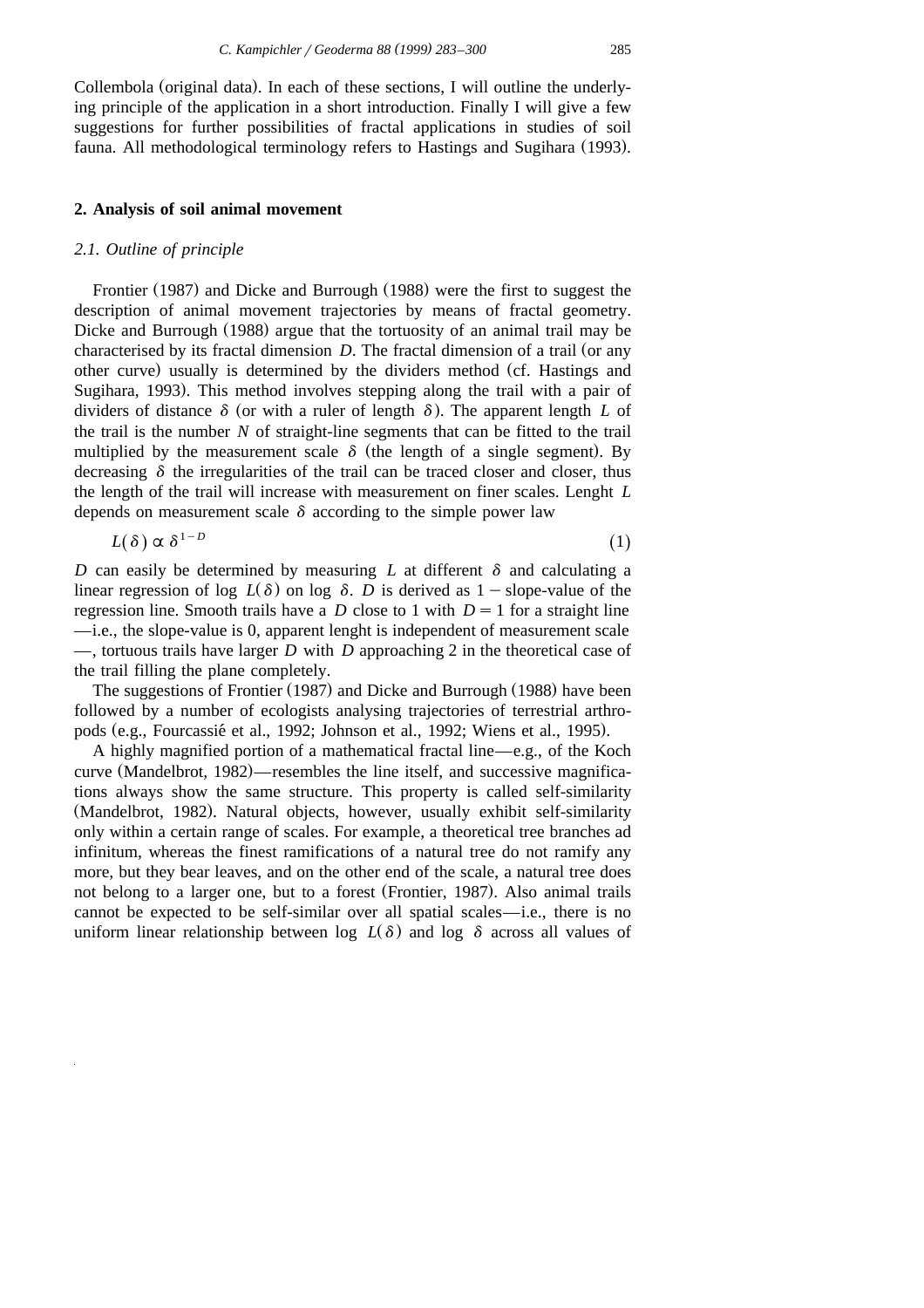$\delta$ —and their fractal dimension often may not be constant over some biologically relevant range of spatial scales. Such self-similarity, however, is required if one wants to extrapolate mechanisms from a small to a large spatial scale. This gave rise to criticism on an inappropriate use of the fractal approach: in various articles the fractal dimension of an animal movement trajectory is assumed to be scale-independent without testing this assumption prior to the use of a fractal model (Turchin, 1996). On the other hand, this led to the development of more sophisticated estimators that determine fractal dimension at different spatial scales, give a measure of variance and are able to combine data from separate trail segments measured at various spatial scales (Nams, 1996).

## 2.2. Application: movement of soil nematodes in an artificial heterogeneous *en*Õ*ironment*

Anderson et al. (1997) were the first to analyse the movement of endogenic animals, namely of free-living soil nematodes, and quantified the interaction between nematode movement along a chemical gradient and a structurally heterogeneous environment. They used 9 cm Petri dishes with a homogeneous layer of nutrient agar as experimental units and applied four different treatments: units with or without a bacterial food-source (*Escherichia coli*, placed left of centre), and units with or without structural heterogeneity established by adding a monolayer of sand grains to the agar surface. Pore space between the grains amounted to approximately 40%. Twenty replicate Petri dishes were used for each treatment. A single specimen of *Caenorhabditis elegans* was placed right of centre of each Petri dish. Their trails were videotaped and the fractal dimension of the movement pathways measured by the dividers method (cf. Hastings and Sugihara, 1993).

The nematode trails from units without structural heterogeneity and without a bacterial food source acting as attractant had the greatest fractal dimension  $(D = 1.22 \pm 0.02$  standard error). Movement pathways in these environments were more tortuous, consisting of loops and spirals and were significantly  $p \leq 0.01$  more space filling than the trails in units with bacteria  $(D = 1.08 + 1.08)$ 0.03 standard error), in units with heterogeneity  $(D = 1.08 \pm 0.02$  standard error), and in units with both bacteria and heterogeneity  $(D = 1.08 \pm 0.01)$ standard error). The presence of a bacterial food source led to a more linear movement, directed towards the bacterial source, most probably due to the influence of a chemical gradient. Also, movement between sand grains led to more linear trajectories even without an attractant being present.

Anderson et al. (1997) also measured the turning-angle distribution of the nematode trails. In the environment without heterogeneity, small changes in direction tended to occur more often than in the environment with heterogeneity. The restrictive pore network minimizes the looping behaviour—pathways with many small changes in angles—and the nematodes follow a trail which is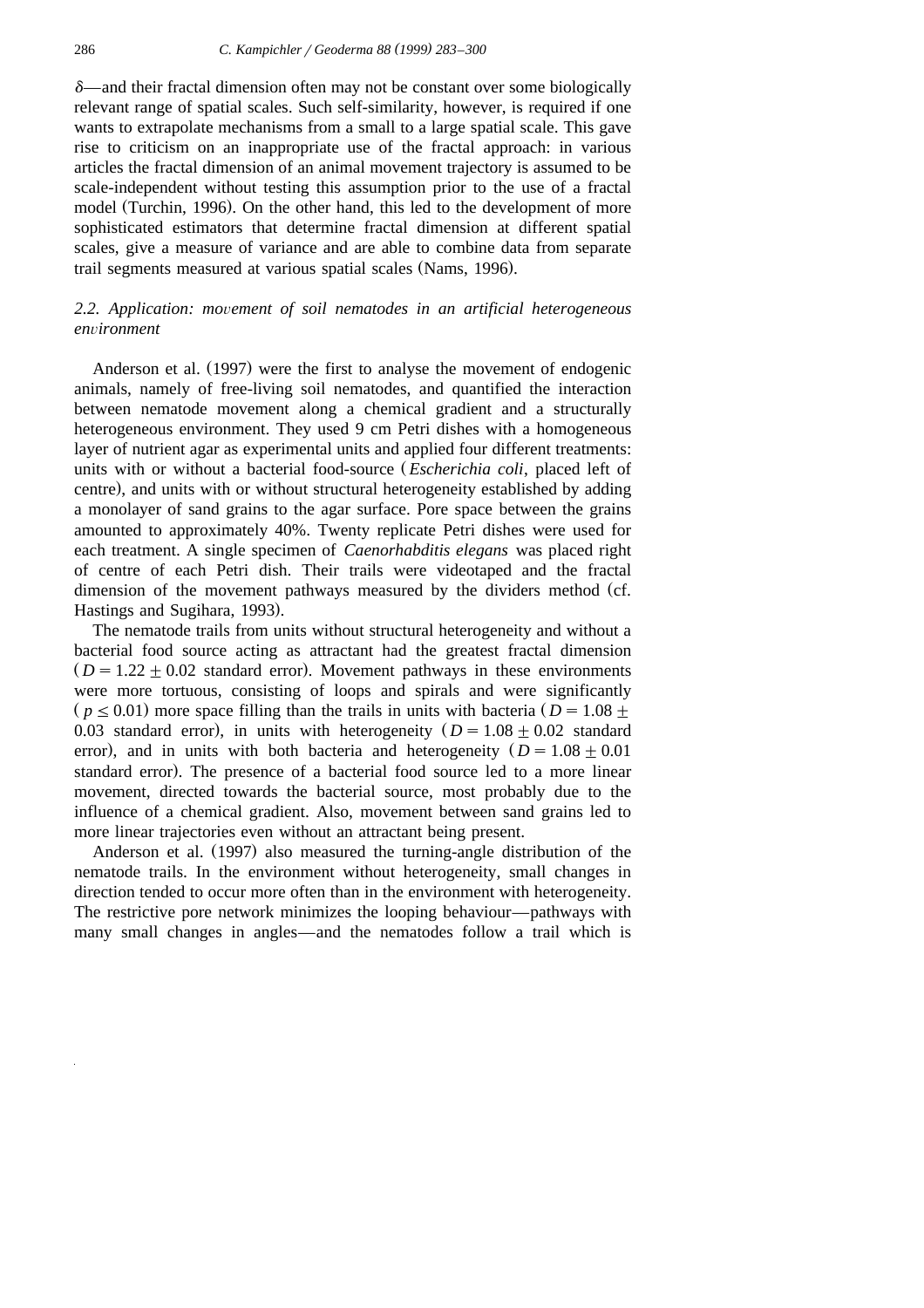dictated by the physical structure of the environment. If a blocked pore is encountered, nematodes react with a rapid withdrawal followed by a large change in direction. Anderson et al. (1997) assume that this strategy in a physically structured environment aids the nematodes in escaping structural traps, such as 'dead-end' pores, and then reacting to the attractant gradient again.

As Wiens et al. (1995) point out, different combinations of ecological and behavioural features may produce trails with identical fractal dimensions. Thus, they suggest the use of fractal concepts in concert with other scale-dependent measures. The study of Anderson et al. (1997) reiterates this suggestion; although carried out in only a two-dimensional medium, this experiment illustrates the potential of including fractal concepts in the analysis of faunal interactions with the physical framework of soil.

## **3. Analysis of available habitat space for soil animals**

## *3.1. Outline of principle*

Animals live in complexly structured habitats, be it a three-dimensional structure like a tree canopy, a two-dimensional one like a soil surface or a one-dimensional one like a coast-line. Fractal geometry provides a valuable tool for the description of shape and form of natural objects.

The idea of characterising a habitat's complexity by its fractal dimension has mainly been taken up by researchers investigating relationships between plant architecture and its animal community including insects and spiders on vascular plants (Morse et al., 1985; Lawton, 1986; Gunnarsson, 1992), microarthropods on lichens (Shorrocks et al., 1991) and the epifauna on marine macroalgae (Gee and Warwick, 1994a; Davenport et al., 1996). These studies have shown that the greater abundance of small animals can be associated with a greater plant complexity. This is due to the fact that animals of different size perceive their habitat at a different resolution; that is, animals of different size act as 'pair of dividers' or as 'rulers' at different scales  $\delta$  (cf. Section 2.1) and according to Eq.  $(1)$ , habitable space in a fractal habitat is larger for smaller animals than for larger ones. The greater  $D$  is, the larger the habitat becomes for a small animal and thus the larger should be density of small animals. Some authors also try to relate species diversity to the fractal geometry of the habitat (e.g., Gee and Warwick, 1994b). The majority of ecologists that apply fractal concepts accept this presumed relationship between the fractal scaling of the habitat and species richness. Fenchel (1993) on the other hand argues that if nature actually shows self-similarity at all scales, the environment should in fact 'appear equally complex to a monkey in a forest, to a tardigrade in a moss cushion or to a protozoan in a bacterial mat, and so there should be equally many habitat niches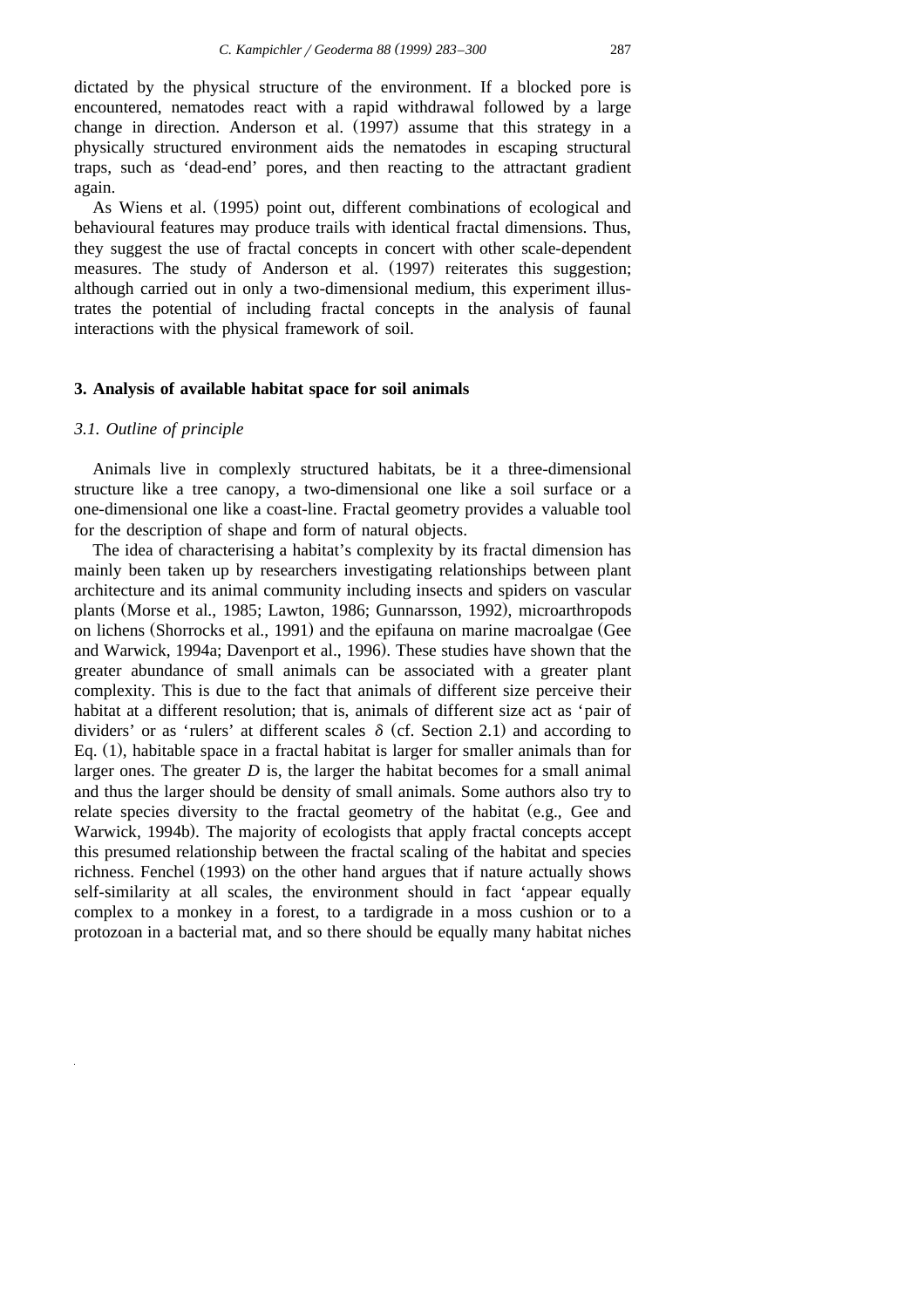available irrespective of body size'. Whether it is habitat space or habitat diversity that most affect species richness at different spatial scales is still under debate. The relationship between the habitat fractal geometry and species number, however, must not be confounded with the much more straight-forward relationship between the habitat fractal geometry and the number of individuals of different size. This section will only deal with the frequency distribution of individuals of different size.

Few attempts have been undertaken to quantify complexity of soil pore surfaces at a scale relevant for soil microarthropods. Since these animals are incapable of digging and thus confined to the surfaces of soil crevices, fractal geometry should permit the measurement of the surface area that is available for them.

## *3.2. Application: habitat space for soil microarthropods in a spruce forest soil*

By applying the area-perimeter exponent—the area and the perimeter of two-dimensional patches are related by  $P \propto A^{D/2}$  with *D* being the fractal dimension of the patch boundary line (cf. Hastings and Sugihara, 1993)—to thin-sections of three different soils, Kampichler and Hauser (1993) estimated the surface dimension *D* of pores with a sectional area of at least  $0.003$  mm<sup>2</sup> to range between 2.26 and 2.39. Kampichler (1995) found a similar surface dimension with values between 2.33 and 2.38 and the average at 2.36 by measuring outlines of hollow spaces in the humus layer of a spruce forest with the dividers method (cf. Hastings and Sugihara, 1993). Inserting  $D = 1.36$  intersections with a plane of dimension  $D_{\text{area}}$  have the dimension  $D_{\text{linear}} = D_{\text{area}}$  $-1$  (Mandelbrot, 1982)—into Eq. (1) gives

$$
L \propto \delta^{1-1.36} \tag{2}
$$

For example, halving the scale of linear measurement  $\delta$  leads to a  $0.5^{-0.36}$  = 1.28-fold increase in linear distance. According to Morse et al. (1985), squaring the increase in linear distance gives an estimate for the increase in surface area. Therefore, the respective increase in surface area is  $(0.5^{-0.36})^2 = 1.65$ . If the way in which soil microarthropods perceive their environment is proportional to their body length we may expect that number of individuals *N* also scales as

$$
N \propto \left(\delta^{-0.36}\right)^2 \tag{3}
$$

Following the reasoning by Morse et al. (1985), let us combine the fractal argument with the assumption that animals with a lower per capita energy demand are able to establish proportionally larger numbers of individuals. This holds independent of habitat complexity. In this case abundance *N* and biomass *W* should scale as

$$
N \propto W^{-b} \tag{4}
$$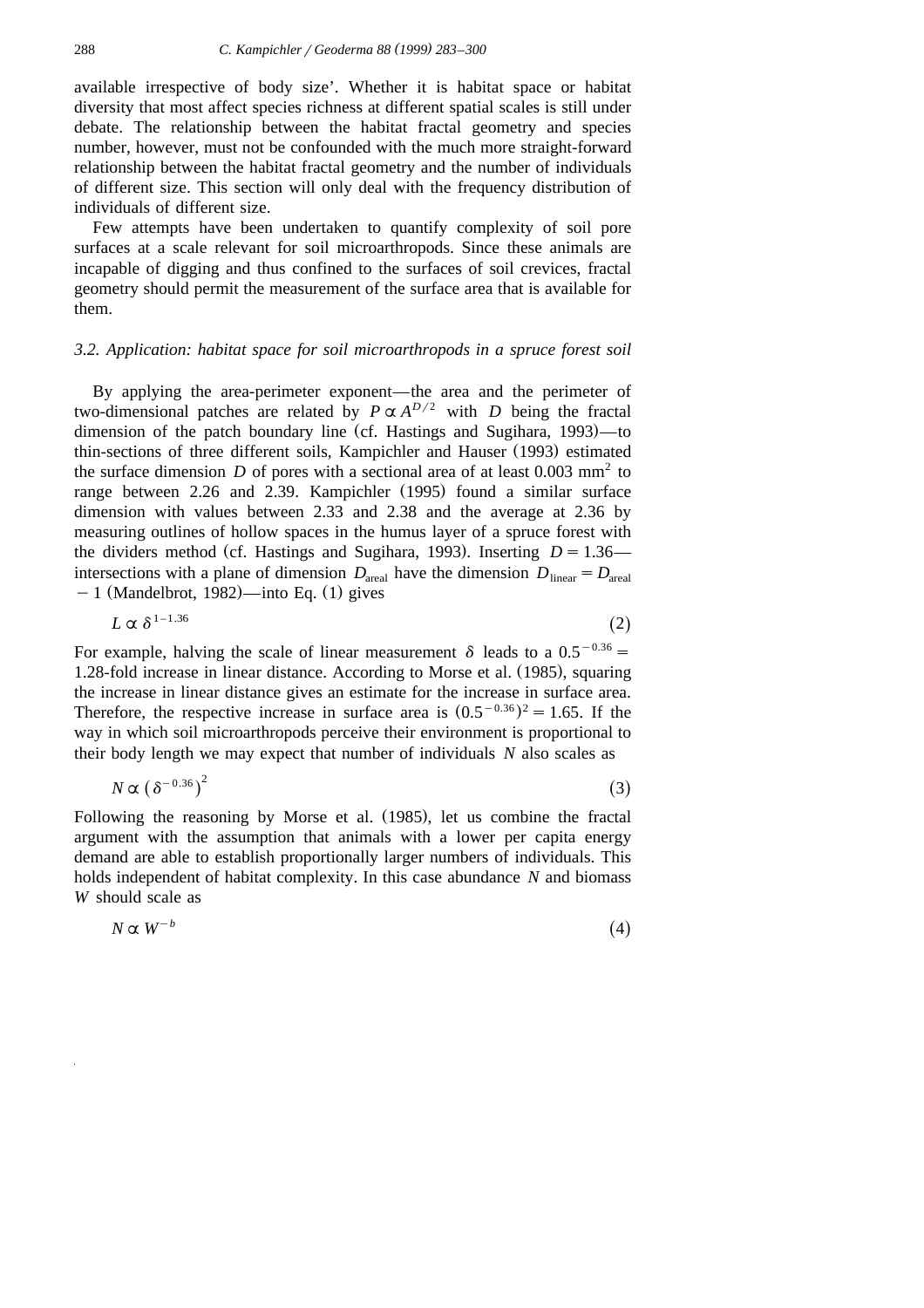where *b* is the exponent of the allometric relationship  $M \propto W^b$  between biomass *W* and metabolic rate *M* and equals 0.81 for edaphic arthropods (Ryszkowsky, 1975).

If body mass *W* and body length *L* relate as  $W \propto L^3$  and  $L \propto W^{1/3}$ , respectively, Eq.  $(3)$  can be written as

$$
N \propto \left( \left( W^{1/3} \right)^{-0.36} \right)^2 \tag{5}
$$

Consequently the combination of the fractal and the metabolic assumptions leads to  $N \propto ((W^{1/3})^{-0.36})^2 \times W^{-0.81}$  and finally

$$
N \propto W^{-1.05} \tag{6}
$$

Considering that large hollow spaces with large diameter are less abundant than pores with small diameter, large animals have access to fewer crevices than small animals. Thus the expected slope of a plot of log biomass vs. log abundance should be somewhat steeper than  $-1.05$ . Kampichler (1995) compared this prediction with a sample of soil microarthropods from the same humus layer. He found the slope to equal  $-0.80$  which is shallower than the expected slope. His report, however, was based only on a subset of the entire sample (6 out of 17 soil cores). This paper contains a more elaborate analysis of that data-base.

The sample consisted of 17 cylindrical soil cores of 5 cm diameter and 10 cm depth. They were extracted by Berlese–Tullgren-funnels and yielded a total of 5749 mites (predominantly oribatid mites) and collembolans, accounting for 98% of all extracted microarthropods. Therefore, subsequent analysis was restricted to these two taxa. All specimens were measured to the nearest  $5 \mu m$ using a Wild–Censor binocular microscope and were converted into biomass data using the body length: biomass relationships provided by Edwards (1967), where

$$
\mu g \text{ biomass}_{\text{Oribatida}} = (4.92 \times \mu \text{m body length})^3 \tag{7}
$$

$$
\mu \text{g biomass}_{\text{Collembola-Arthropleona}} = (2.64 \times \mu \text{m body length})^3 \tag{8}
$$

In a double-logarithmic plot of biomass and abundance, a unimodal curve with the mode in one of the lower size-classes can be expected. Eq.  $(6)$  should be valid for the distribution to the right of the mode. Blackburn et al. (1992) showed that the choice of number of size classes can significantly alter the slope of the body-size frequency distribution. They recommend dividing the data to the right of the distribution mode into a number of size classes between 6 and 15 for calculating the slope, since lower numbers produce less acurate and more variable estimates and higher numbers systematically overestimate the slope. Based on their guideline the biomass was divided into octaves (i.e., class limits at ...,  $2^{-1}$ ,  $2^{-0.5}$ ,  $2^{1}$ , ...), and semi-octaves (i.e., class limits at ...,  $2^{-1}$ ,  $2^{-0.5}$ ,  $2^0$ ,  $2^{0.5}$ ,  $2^1$ , ...). This yielded 8 and 15 classes—the last semi-octave class was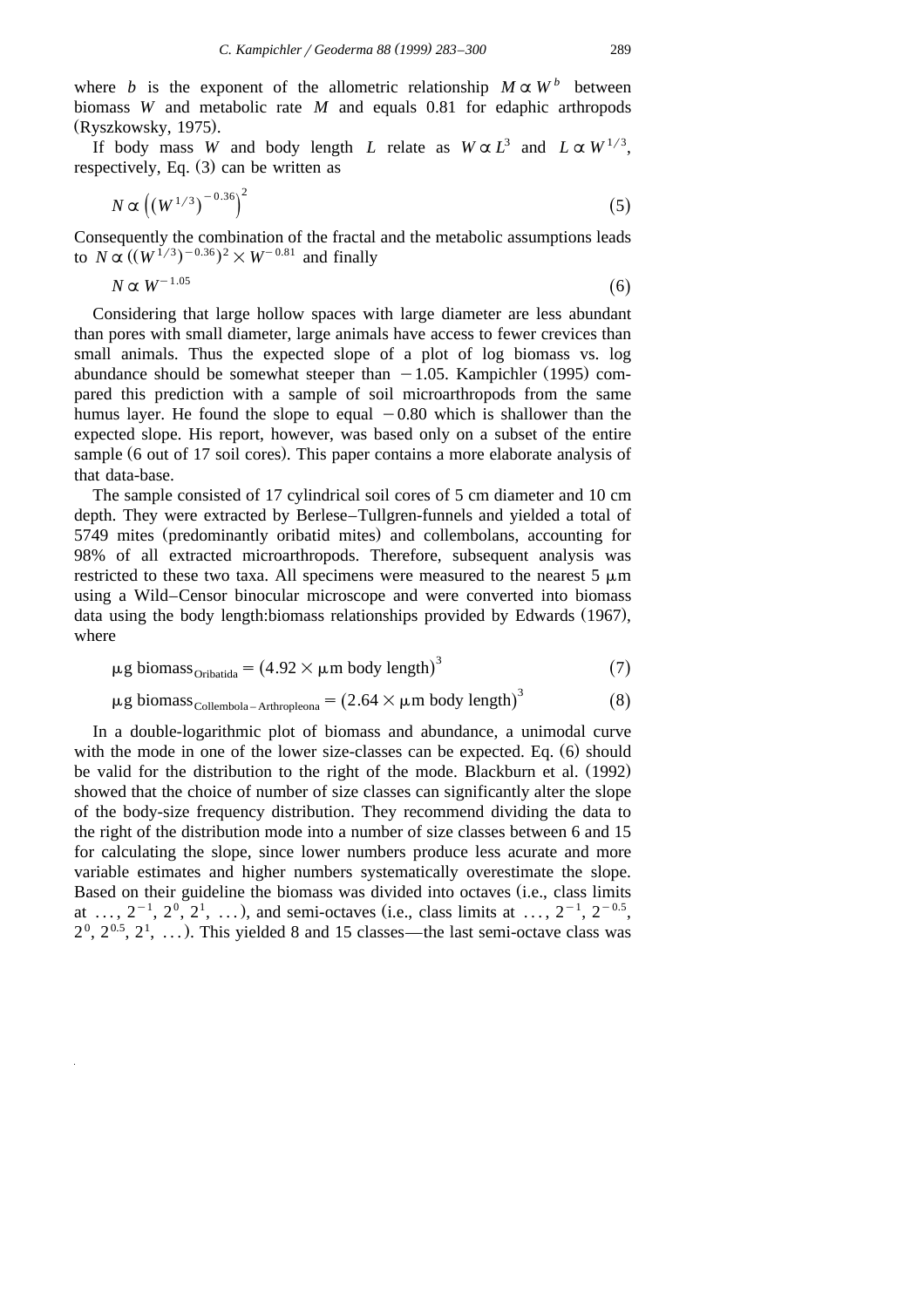empty—to the right of the mode. The abundance within each size-class was also  $log_2$ -transformed.

The slope of the regression line is  $-1.37$  (octaves) (Fig. 1a) and  $-1.39$ (semi-octaves) (not shown), respectively. These values fall in line with the prediction of the slope to be somewhat steeper than  $-1.05$ . They are not statistically different from  $-1.05$  ( $t = 1.20$  and  $t = 0.94$ ;  $p > 0.05$ ) when tested according to  $t = (b_{obs} - b_{exp})/s_b$ , where  $b_{obs}$  is the observed slope,  $b_{exp}$  is the value of a given slope against which  $b_{obs}$  is to be compared, and  $s_b$  is the standard deviation of  $b_{obs}$  (Lozán, 1992).

Obviously, the approximate correspondence between data and prediction does not prove that the fractal nature of soil pore surface adds to an increase of individuals as body size of microarthropods gets smaller. Therefore more studies are needed on the relationship between the shape of the body size distribution



Fig. 1. Body-size distribution of a micoarthropod community (total number of individuals in each size class) in a spruce forest soil (a) in a double-logarithmic plot to show the slope  $(b = -1.37)$  to the right of the mode (hatched part of the distribution), (b) in a semi-logarithmic plot to show the additive composition of the overall body size distribution (black circles) by the body size distributions of Acarina (white triangles) and Collembola (white circles).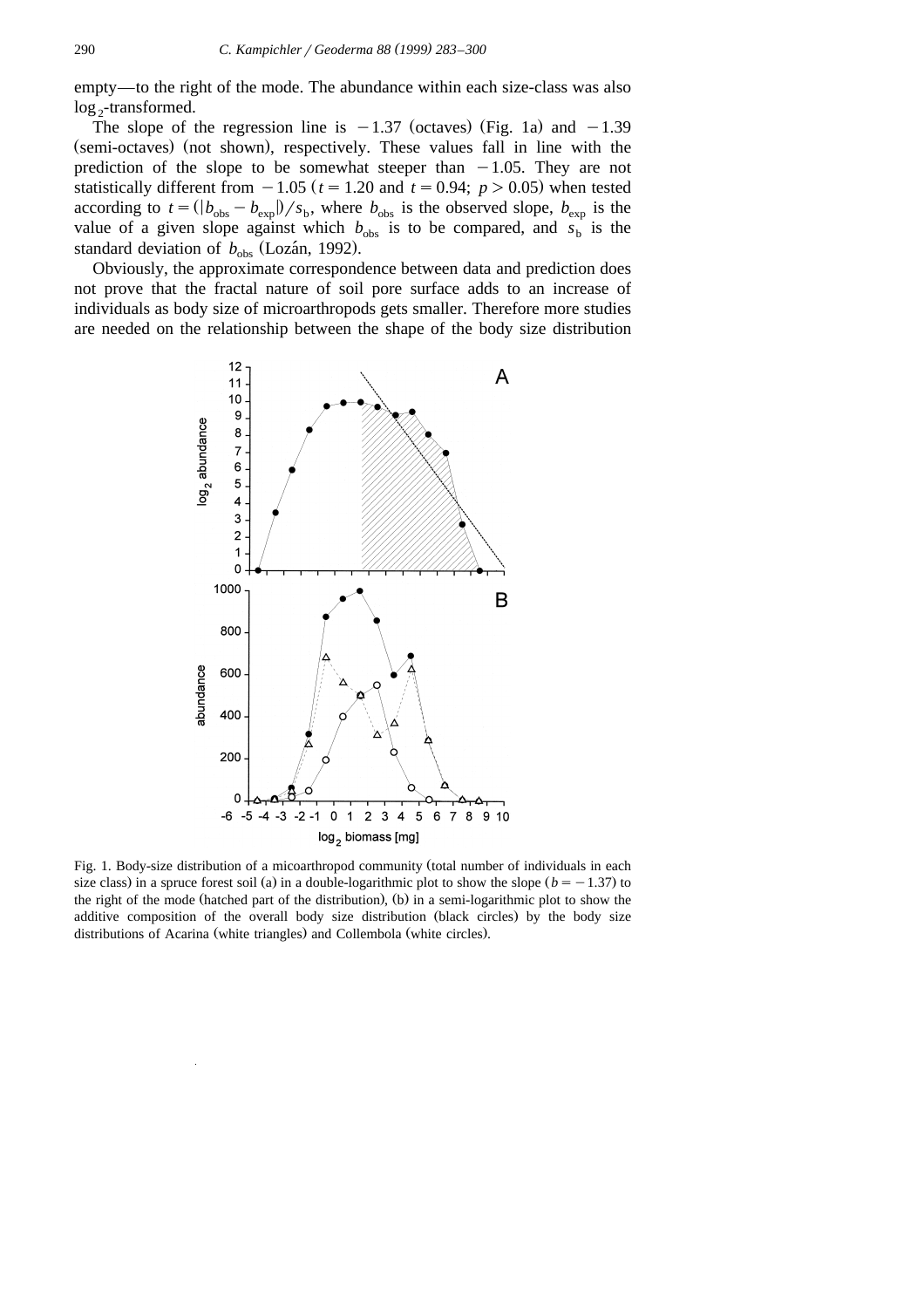and the fractal geometry of the soil pore surface to find out whether or not different values *D* actually are reflected in different slopes of a fitted line. Gunnarsson (1992) for example reported that the body size distribution of spiders in tree canopies did not in every case numerically agree with the expected slope for a given  $D$  (with  $D$  characterising space-filling properties of branches and leaves). A positive relationship between fractal dimension and the slope of the body size distribution, however, was clearly visible. This means, even though the fractal dimension is a weak predictor for a certain value for the slope of the body size distribution, there is obviously a relationship between the fractal dimension and the slope. It must be the aim of future surveys of microarthropod communities to investigate this relationship rather than simply compare prediction and observation in 'one site, one point in time' studies. Patterns of abundance per size-class as well as habitat structure exhibit temporal dynamics: Collembola community patterns for example change distinctively in the course of a year (e.g., Vegter, 1987; Kampichler, 1992), and pore diameter distribution and fractal dimension of pore surface must also be expected to undergo seasonal changes due to biotic (comminution, bioturbation, decomposition, etc.) and abiotic (pressure of a snow cover, etc.) processes.

Despite the appealing simplicity of relating number of individuals in a size-class to the amount of available habitat space, there are some methodological problems in the quantitative analysis of body size: abundance plots (see Loder et al.  $(1997)$  for a detailed discussion of these problems in interpreting analogous plots of the body size: species number distribution.

 $(1)$  The number of classes into which body size is divided can significantly alter the shape and slope of the body size:abundance distribution. Loder et al.  $(1997)$  report on a data-set of North American butterflies, where the fitted slope varies between  $-2.05$  (80 size classes) and  $-3.36$  (five size classes). In keeping to the recommendations by Blackburn et al. (1992) slopes for the body size distribution of soil microarthropods are obtained that are reasonably similar  $(-1.37 \text{ with eight size classes}, -1.39 \text{ with } 15 \text{ size classes})$ . However, there is no a priori reason to choose any particular number of size classes. Since any slope value reported on in the literature is likely to be largely subjective, the problem arises of how to compare slopes from different distributions. Loder et al.  $(1997)$  regard this to be a probably intractable problem.

(2) Body size: abundance distributions will sometimes include empty classes, particularly at the right-hand side of the distribution. Again, there is no a priori reason to include or exclude these size classes containing no individuals from the regression analysis. If their inclusion is desired, the  $log(x + 1)$  transformation to the abundance axis correctly represents empty classes. Loder et al. (1997) regard the potential errors of this procedure to be small. It will, however, depend on how fragmented the distribution is.

 $(3)$  In particular when using a high number of size classes, the distribution will sometimes have multiple modes. Again there is no a priori reason to use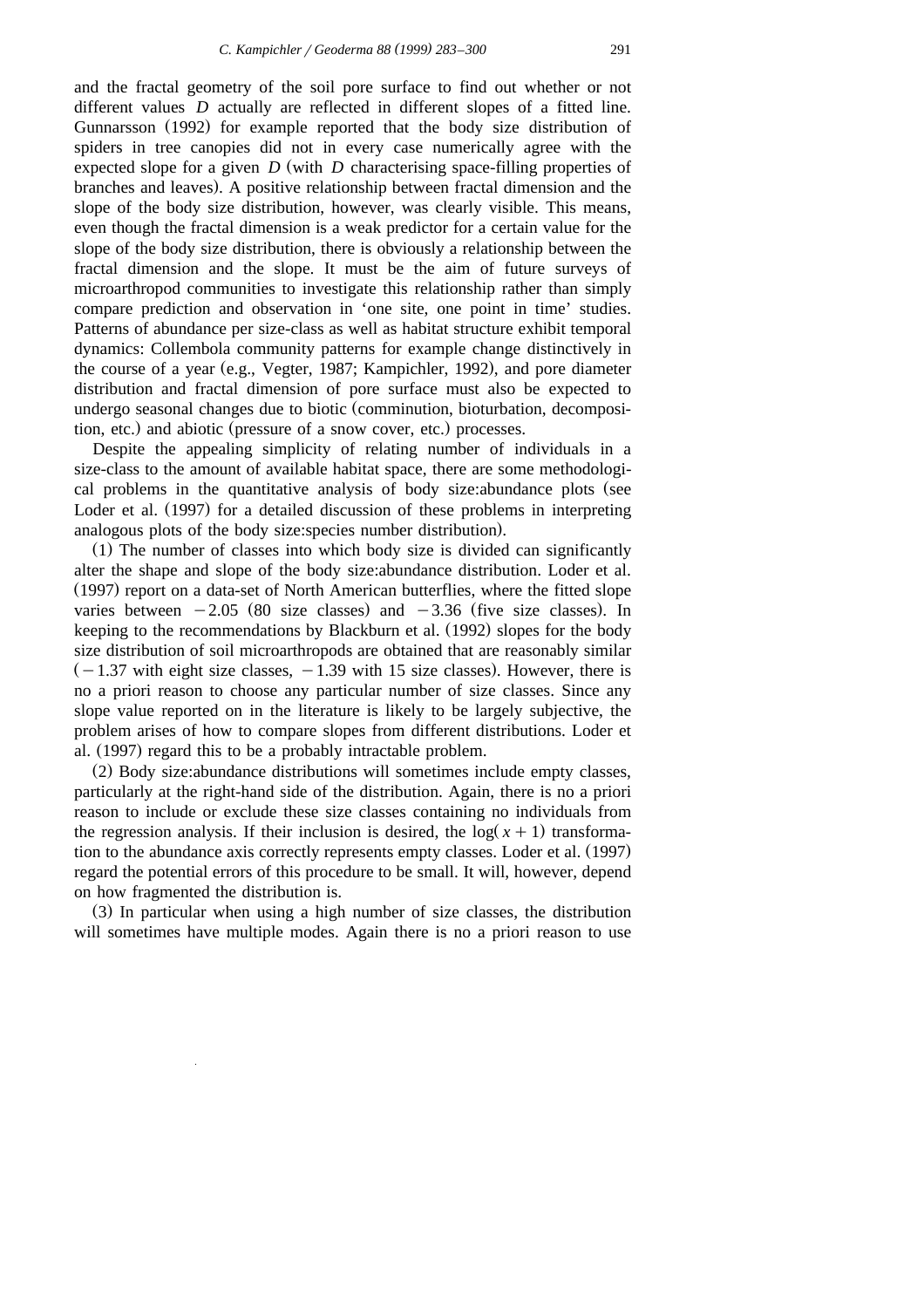either mode. Even when the body size distribution shows a hump rather than an unmistakeable mode  $(Fig. 1a)$  the slope value may be affected by the choice of the size classes included in the regression. For example, if the size class left to the mode which contains nearly as many individuals  $(962)$  as the modal class  $(1000)$  (Fig. 1) is included, the fitted slope changes from  $-1.37$  to  $-1.15$ .

 $(4)$  The relationship of body size and abundance to the right of the modal class is often curvilinear rather than linear  $(e.g., Fig. 1a$  and figures in the works of Gee and Warwick  $(1994a)$  and Gunnarsson  $(1992)$ . The fractal/metabolic argument predicts a straight line for the right-hand side of the body size distribution in a double logarithmic plot. It cannot yet be determined whether the bulged curve reflects inefficiencies in the extraction process of smaller animals or whether it is a characteristic feature of the body size distribution of soil microarthropods. However, linear regression may be reasonably well fitted to curvilinear data and may explain much of their variance (e.g.,  $R^2 = 0.82$  when divided into eight size-classes,  $R^2 = 0.81$  when divided into 15 size-classes). Thus the slope value may serve as a heuristic tool for finding out whether or not there actually is a relationship between the fractal geometry of the habitat and the body size distribution. However, more detailed knowledge of the exact shape of the distribution which might be obtained in the future could call for a modification of the initial hypothesis.

These are the methodological problems that may arise in the analysis of soil microarthropod communities. However, at the moment we simply do not know whether empty classes, multiple modes or a curvilinear shape are recurrent patterns in the body size distribution of microarthropods. A few guidelines to be followed in a closer analysis can be given.

 $(1)$  The quantitative extraction of small individuals in a soil sample is extremely important, since the number of individuals in the lower size classes may strongly influence the location of the mode. The combination of fractal and metabolic arguments applies only to the right-hand side of the distribution. That fact that small individuals are less abundant than the mode suggests, that there are some other factors than metabolic rate, fractal scaling of the habitat or soil porosity which shape the left-hand part of the body size:abundance relationship. Thus the 'breakpoint' between left-hand and right-hand side of the distribution must by identified as precisely as possible. The location of the median in a middle size-class indicates that smaller individuals have possibly been missed in the extraction process. For future studies it would therefore be advisable to float the soil samples after dynamic extraction in order to minimize such losses, e.g., by using sugar flotation (Snider and Snider, 1997). Loring et al. (1981), for example, report that only 3% of *Tullbergia granulata*, a tiny collembolan species, could be collected by using Tullgren funnels alone.

(2) The analysis must cover the entire microarthropod community. The tradition most zoologists adhere to, namely to deal with single taxonomical groups (cf. Gunnarsson, 1992), would lead to erroneous conclusions. This is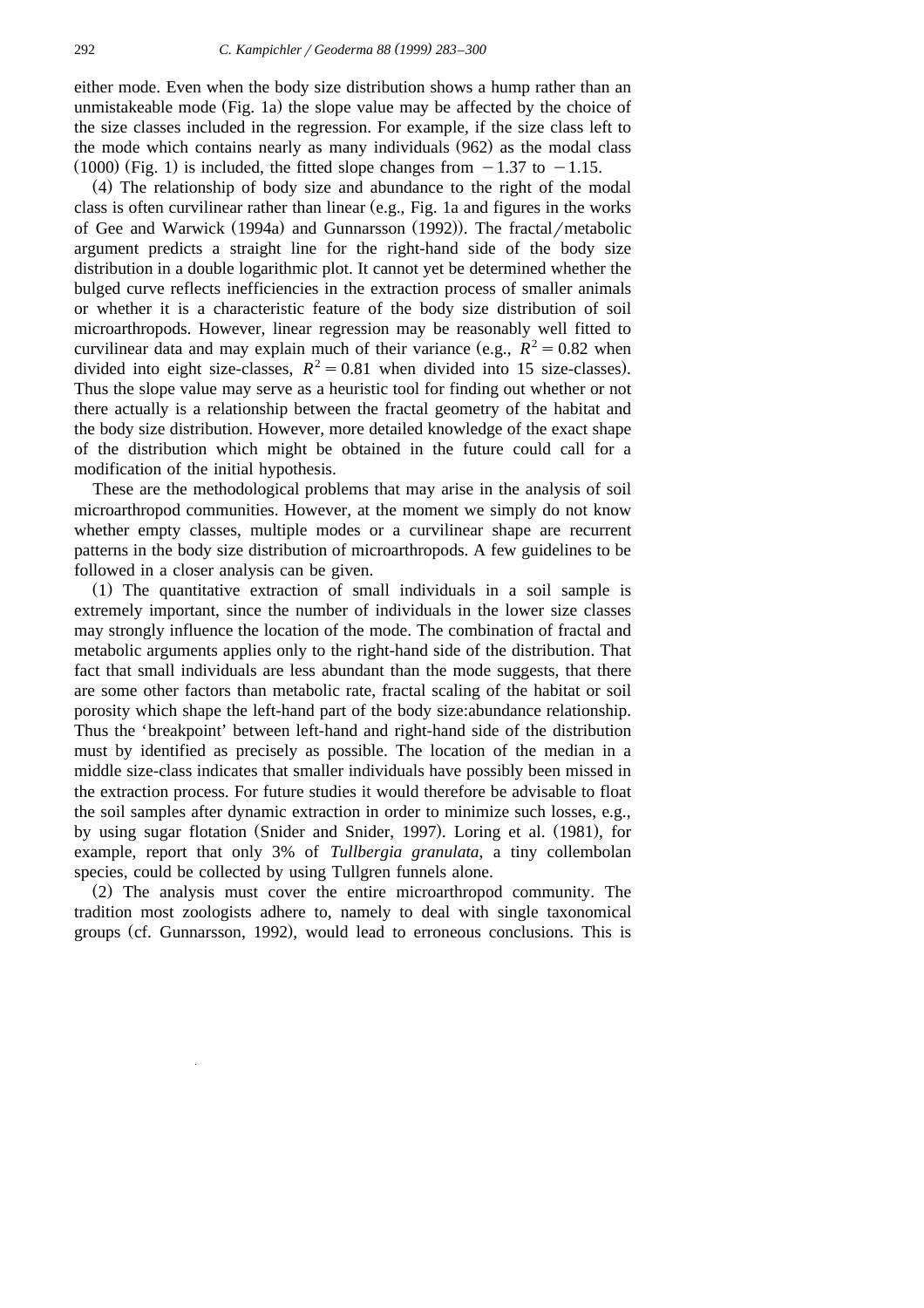illustrated by the body size distributions of Collembola and oribatid mites which show extremely different shapes (Fig. 1b). While the collembolans have a unimodal distribution with its peak close to the global mode, the oribatids form two distinct modes with a local minimum in the size-class of the collembolan mode. These peaks are due to a set of large species (e.g., *Nothrus silvestris*, *Atropacarus striculus*) and a set of small species (e.g., *Oppiella nova, Microppia minus*.. Similar bimodal distributions of oribatid mites have recently been observed in a tropical forest in Puerto Rico (L. Heneghan, personal communication). It is yet too early to draw conclusions from a single data-set. The interesting pattern of interwoven peaks, however, suggests that apart from the hypothetical overall effects of habitat fractal geometry and metabolic demands by the individuals within different size-classes, interactions between taxa shape the internal structure of the body size distribution. Whether these interactions act on an ecological—e.g., medium-sized Collembola outcompeting oribatid mites of the same size—or an evolutionary time-scale—different size-specific rates of speciation in Collembola and oribatid mites—must be addressed by future investigations.

## **4. Detecting hierarchical scales**

## *4.1. Outline of principle*

Ecosystems can be described as hierarchical systems with processes occurring at various spatial and temporal scales (O'Neill et al., 1986). Sugihara and May (1990) explicitly refer to fractals as a means to address problems like the determination of boundaries between hierarchical levels or the determination of scaling rules within a level. The underlying idea is that changes in dynamics across scales should express themselves in changes of spatial or temporal patterns and thus should be recognisable in the fractal exponents quantifying those patterns. The identification of scaling regions is easy: since fractal scaling rules are expressed by power laws—cf. formulae  $(1)$  and  $(2)$ —, fractal dimension normally is determined by linear regression on log-transformed data. Therefore one has to find out whether the data are sufficiently well characterised by a global regression or whether they are better fitted using piece-wise linear regression, either by applying a 'rolling regression'—moving a window of a fixed number of points over the entire data-set—or by estimating one or more breakpoints and performing regressions separately for each scaling region (Hastings and Sugihara, 1993). A shift in the slope of the regression line may indicate a shift in the underlying ecological process and may thus help in objectively defining boundaries between different scaling regions. This approach has been mainly undertaken by landscape ecologists (e.g., Krummel et al., 1987; Meltzer and Hastings, 1992).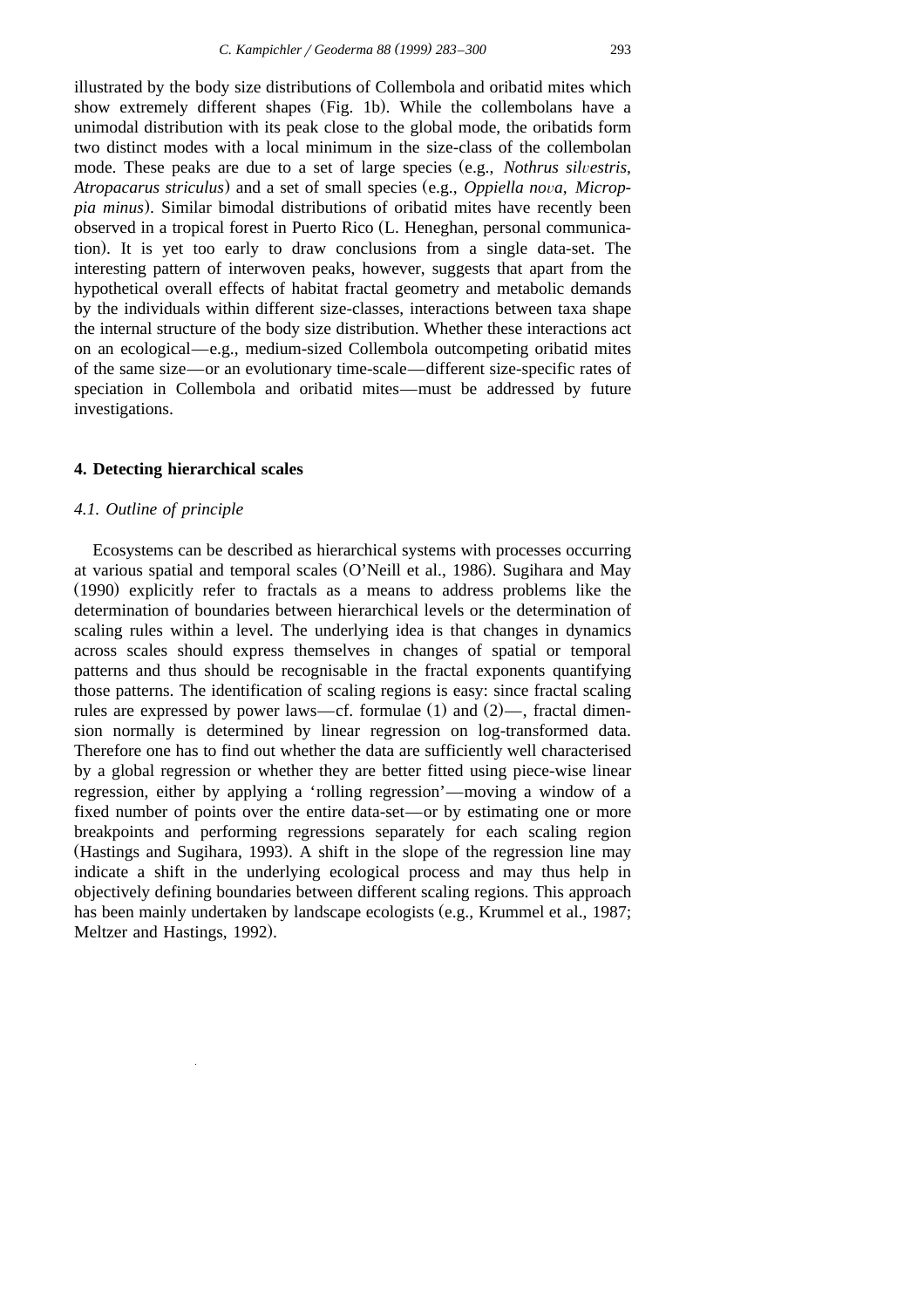## *4.2. Application: scaling regions in aggregation patterns of Collembola*

In an early work using fractals in ecology, Hastings et al. (1982) applied the determination of the Korcak exponent *B* to the study of fractal patterns in the distribution of vegetation patches.  $B$  was introduced by Korcak (1938) and Mandelbrot (1982) showed it to be a fractal exponent. The Korcak exponent  $B$ and fractal dimension *D* are related by the simple formula  $B = D/2$  for fractal islands in the plane and by  $B = D/n$  for fractal islands in a *n*-dimensional Euclidean space. The number *N* of vegetation patches of a size of at least *a* follows the relationship

$$
N(\text{area} > a) \propto a^{-B} \tag{9}
$$

Thus, the larger *B* is, the patchier  $($  = more small patches) is the distribution. Hastings and Sugihara (1993) (pp. 123–124) proved that the Korcak exponent  $\hat{B}$ can also be used in the form

$$
N(a \le \text{area} < ca) \propto a^{-B} \tag{10}
$$

where  $c$  is a constant. Now let the patches be soil cores and characterise them not by their area but by the numbers of soil animals they contain, thus translating the Korcak exponent *B* from Euclidean space to an abstract representational space sensu Frontier (1987). Then Eqs.  $(9)$  and  $(10)$  rewrite to

$$
N \text{ (number of individuals } > n \text{) } \alpha \, n^{-B} \tag{11}
$$

and

$$
N(n \leq \text{number of individuals} < cn) \propto n^{-B} \tag{12}
$$

with larger *B* denoting larger patchiness. A plot of the number of cores *N*  $(n \leq$  number of individuals  $\leq cn$ ) as a function of *n*—keeping *c* constant—will be noisier than the analogous plot of *N* (number of individuals  $\geq n$ ), but according to Hastings and Sugihara (1993) it should be easier to recognise break points between scaling regions. Moreover, by applying Eq.  $(12)$  rather than Eq.  $(11)$  the behaviour at large scales will not interfere with the behaviour at smaller scales (H.M. Hastings, personal communication).

I analysed data on numbers of endogenic and hemiedaphic Collembola in a sample of 400 soil cores from the Scheyern experimental farm of the FAM Munich Research Association for Agricultural Ecosystems (Fromm et al., 1993; Fromm, 1997). The cores  $(7.8 \text{ cm diameter}, 5 \text{ cm depth})$  were taken at  $400$ points distributed over a  $50\times50$  m<sup>2</sup> sampling grid laid over the experimental farm in April 1991. Total numbers of Collembola per core ranged from 0 to 420. I divided that range in semi-octaves  $(n=2^0, 2^{0.5}, 2^1, 2^{1.5}, ...)$  and chose  $c = \sqrt{2}$ . Subsequently the number *N* of soil cores falling in each semi-octave was determined. Fig. 2 shows the graphs for total Collembola and for two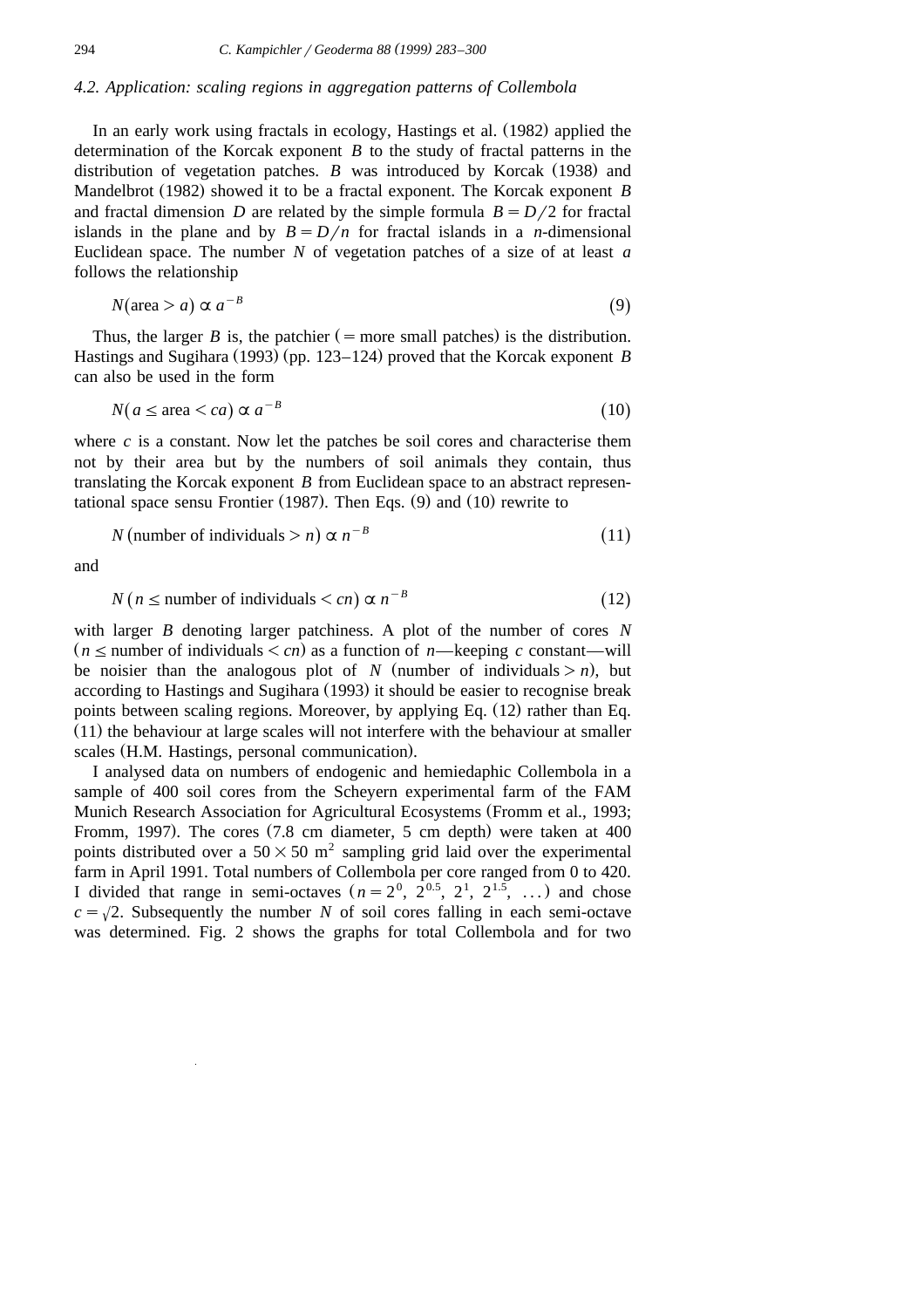

Fig. 2. Relationship between  $\log_2 N$  (number of soil cores containing individual numbers  $> n$  and  $\langle \sqrt{2}n \rangle$  and  $\log_2 n$ . Hatched lines: regression lines to the left and the right of the breakpoint (breakpoint determined by eye); dotted lines: regression lines of a global regression. See Table 1 for statistics.

dominant species, *Onychiurus armatus* and *Folsomia quadrioculata*. Total Collembola as well as *O. armatus* show distinct breakpoints at an abundance of  $2^4 = 16$  and  $2^{3.5} \approx 11$  individuals per core, respectively, while the distribution of *F. quadrioculata* is best fit by a global regression (Table 1). Collembola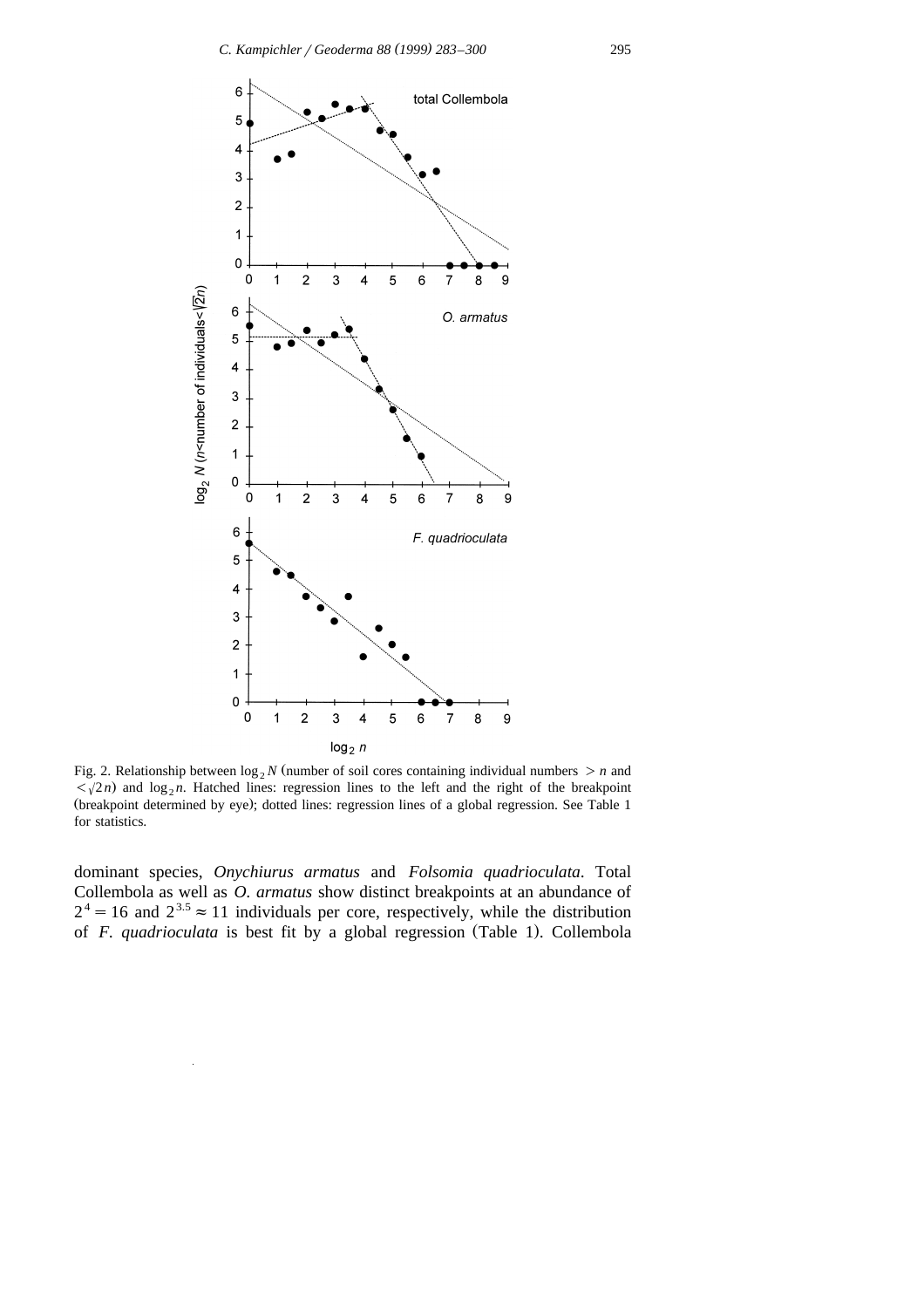Slope  $(-B)$  and explained variance  $(R^2)$  of linear regressions of log<sub>2</sub> N (number of soil cores containing individual numbers  $\gt n$  and  $\lt \sqrt{2} n$  = dependent variable) on log<sub>2</sub> *n* (independent variable) (cf. Fig. 2)

|                  | Range of linear regression | $- B$   | $R^2$ |
|------------------|----------------------------|---------|-------|
| Total Collembola | left of breakpoint         | 0.35    | 0.39  |
|                  | right of breakpoint        | $-1.41$ | 0.89  |
|                  | global                     | $-0.64$ | 0.60  |
| O. armatus       | left of breakpoint         | 0.00    | 0.00  |
|                  | right of breakpoint        | $-1.75$ | 1.00  |
|                  | global                     | $-0.71$ | 0.71  |
| F. quadrioculata | global                     | $-0.81$ | 0.92  |

exhibit vectorial (e.g., aggregations at food sources or microsites with suitable abiotic conditions), social (e.g., aggregations due to pheromone emission) and reproductive (e.g., patches of juveniles slowly dispersing from an egg cluster) clumping patterns (cf. Usher, 1976; Ekschmitt, 1993). It is plausible to assume that the densities above and below the breakpoints are caused by different combinations of these patterns; below-breakpoint densities possibly also show the lack of any aggregation process.

The fractal analysis clearly has an advantage over the widely used approach of fitting the frequency:abundance distribution to a statistical distribution and of taking a distribution parameter as an index of aggregation (e.g., parameter  $k$  of the negative binomial distribution; Southwood, 1978). Such a global index cannot distinguish between different scaling regions within the range of observed abundance.

## **5. Further suggestions**

These three topics certainly do not exhaust the range of possible applications of fractal concepts in soil zoology. Various bacterial and fungal species have been shown to demonstrate fractal patterns in growth and morphology (cf. Senesi (1996) and Boddy et al. (1999)). Jones et al. (1994) regard fractal dimension as a useful parameter for quantifying the space-filling properties and the degree of self-similarity of fungal mycelia and relate these features to the efficiency of explorative and exploitative growth mechanisms. Several authors successfully quantified the morphological response of fungal growth to nutrient status (Ritz and Crawford, 1991; Crawford et al., 1993) and abiotic conditions like temperature or water potential (Donnelly and Boddy, 1997) by determining the change of the fractal dimension of the hyphal network. Also interactions with fungal grazers cause a significant modification of fungal growth patterns as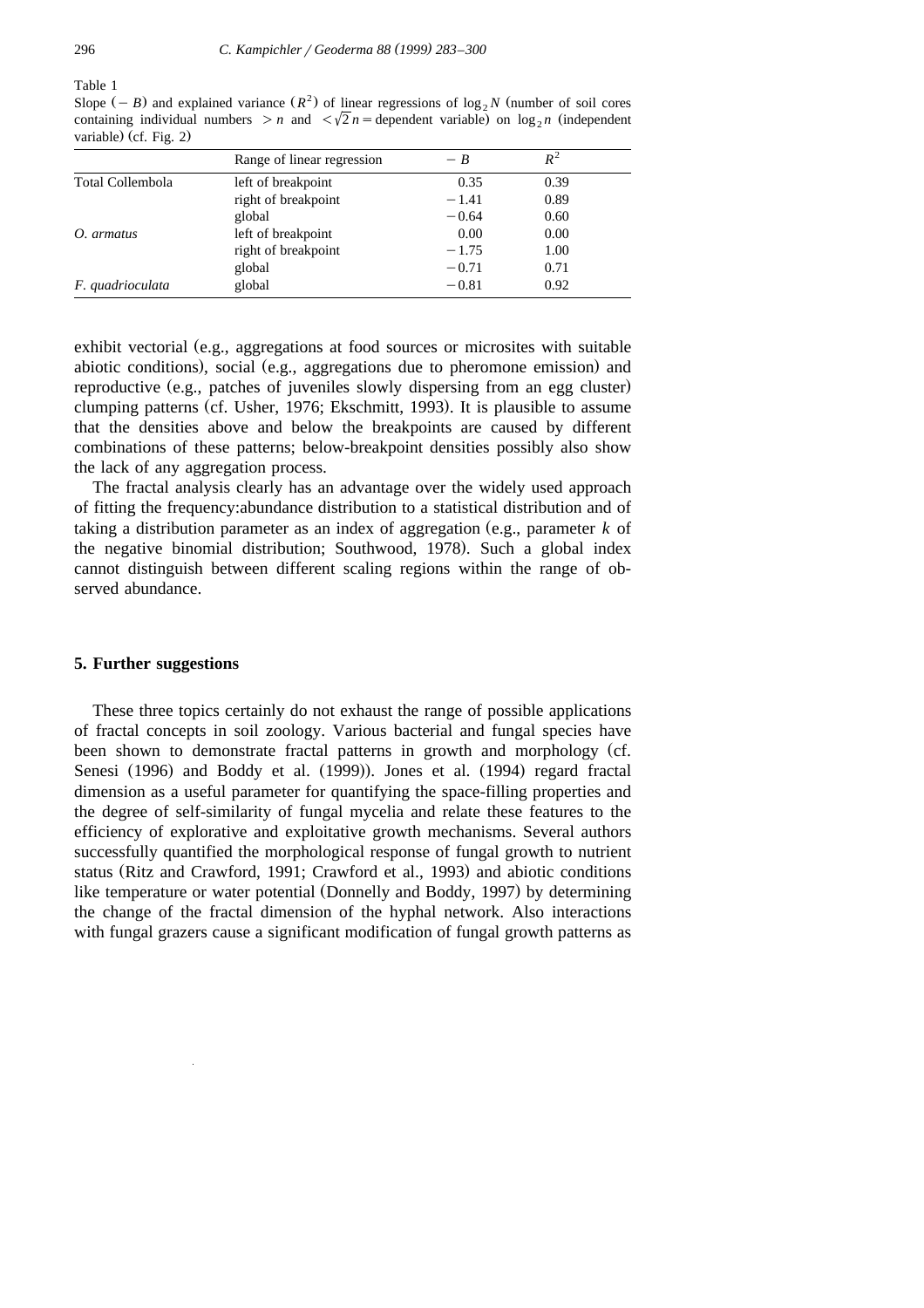shown by Hedlund et al. (1991). However, these modifications have not yet been quantified by means of fractal geometry. The analysis of the response of fungal mycelia to grazing by microarthropods or of bacterial colonies to grazing by protozoans or nematodes could provide valuable insight into the mechanisms of interaction between microbivorous organisms and their prey and its consequences for nutrient cycling and energy flow in soil. If grazing on fungi and bacteria actually modifies their strategies of resource acquisition, e.g., by switching from explorative to exploitative growth patterns, this will have major consequences for defining the role of soil animals in decomposition processes.

Crawford et al. (1993) pointed out that soil structure should have a tremendous impact also on the population dynamics of bacteria due to the fact that the area accessible to bacteria but not accessible to their predators is a function of complexity of soil pore walls. They pointed out that at a fractal dimension of pore surface of  $D<sub>s</sub> = 2.36$ , almost half of the habitable area for bacteria (size  $\approx 5$ )  $\mu$ m) is to be regarded as a refuge area where they are safe from protozoan predators (size  $\approx 30 \mu$ m). Although fractal soil features set the limits for predator–prey interactions on the very basis of the bacterial energy channel of below-ground food webs—thus representing an important factor for the dynamics of cycling and transport of nutrients through microbial populations—this concept has not yet been taken up by soil zoologists.

## **6. Summary and conclusions**

The examples presented in this paper highlight the diverse range of possibilities for applying fractals to soil zoological problems. These investigations into fractal applications for soil zoologists should be viewed as preliminary, however, as these problems require further research. The measurement of habitat complexity in the pore-space of soils and organic layers needs further development before its impact on the body size distribution of microarthropods can be assessed. Body size most probably is a major factor determining the possible mechanisms of interaction between microarthropods and microflora. Smaller species have access to smaller soil crevices; they should thus be able to exploit additional microbial food resources not available to larger microarthropods and a larger amount of energy should be channelled through populations of smaller species. The slope to the right of the body size distribution mode of  $-1.37$  in fact indicates that the amount of energy flowing through a size-class rises approx. 1.5-fold at half the body size  $(0.5^{0.81-1.37} = 1.474)$ . Also, the approach of detecting scaling regions in the aggregation patterns of microarthropods needs careful consideration. The relationships between different types of statistical distributions fitted to frequency: abundance distributions of soil animals (e.g., the negative binomial distribution) and the power law scaling presented above are entirely unknown.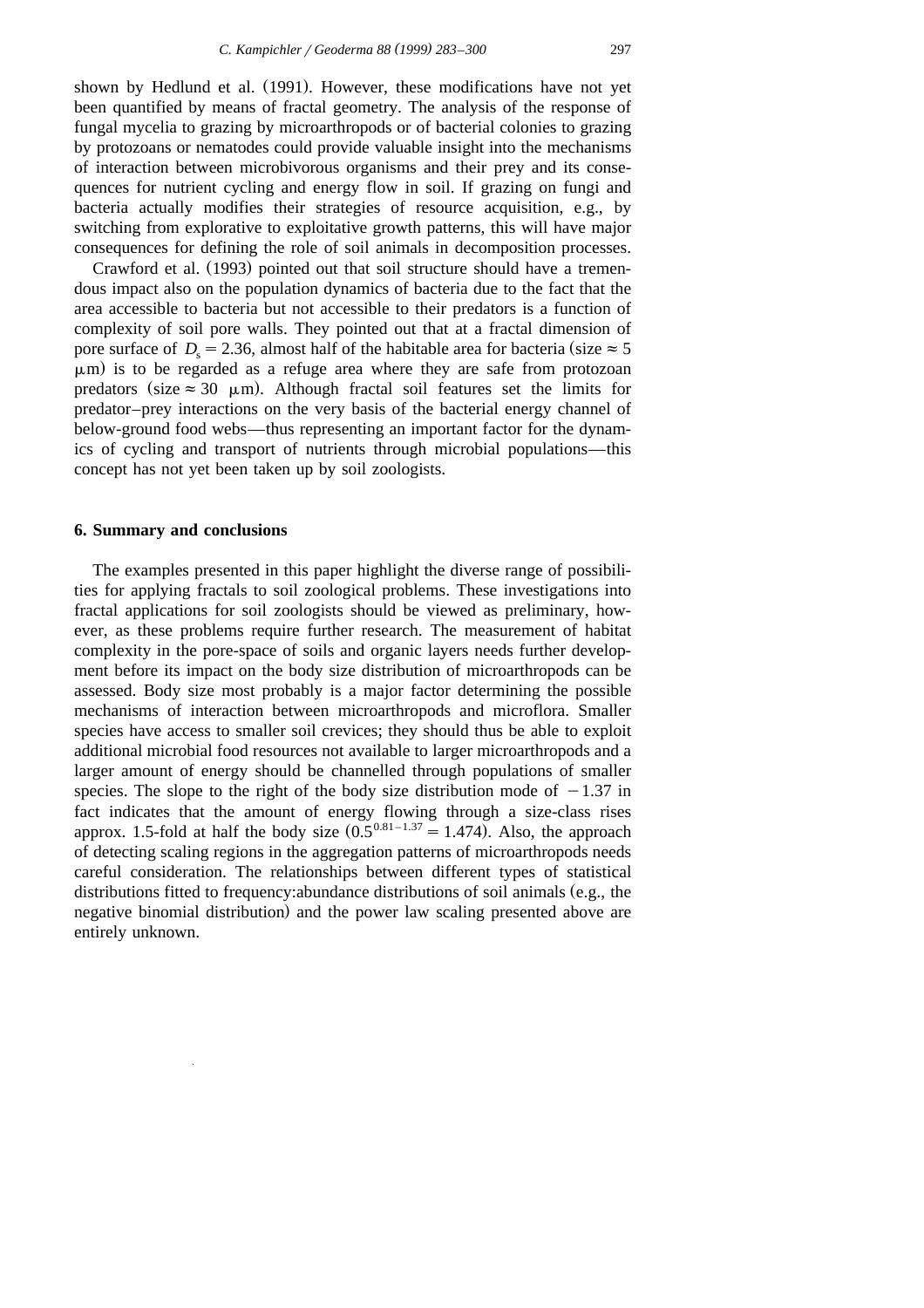Undoubtedly fractal geometry has the potential to contribute to a number of important questions in studies of soil fauna. Soil zoologists are encouraged to make use of this unique instrument for the analysis of complex patterns.

## **Acknowledgements**

I am grateful to H.M. Hastings (Hofstra University) for valuable comments on the use of fractal concepts for the detection of scaling regions. I also owe my thanks to L. Miko (Prague) for the identification of oribatid species from spruce forest soil, H. Fromm (Cottbus) for the data-set of Collembola from the Scheyern experimental farm and K. Winter (Neuherberg) and E. Tadsen-Duch (Bonn) for improving the English of the original manuscript. The fractal analysis of the spruce forest humus layer and the analysis of the microarthropod body size distribution was funded by the Austrian Federal Ministry of Science and Research. The analysis of scaling regions in aggregation patterns of Collembola is part of the sub-project I2 'Animal models' of the research network 'Forschungsverbund Agrarökosysteme München' (FAM). The scientific activities of FAM are financially supported by the Federal Ministry of Culture and Science, Research and Technology (BMBF 0339370). Rent and operating expenses are paid by the Bavarian State Ministry for Education and Culture, Science and Art.

#### **References**

- Anderson, A.R.A., Young, I.M., Sleeman, B.D., Griffiths, B.S., Robertson, W.M., 1997. Nematode movement along a chemical gradient in a structurally heterogeneous environment: I. Experiment. Fundamentals of Applied Nematology 20, 157–163.
- Blackburn, T.M., Lawton, J.H., Perry, J.N., 1992. A method of estimating the slope of upper bounds of plots on body size and abundance in natural animal assemblages. Oikos 65, 107–112.
- Boddy, L., Wells, J.M., Culshaw, C., Donelly, D.P., 1999. Fractal analysis in studies of mycelium in soil. Geoderma 88, 301–328, this issue.
- Crawford, J.W., Ritz, K., Young, I.M., 1993. Quantification of fungal morphology, gaseous transport and microbial dynamics in soil: an integrated framework utilising fractal geometry. Geoderma 56, 157–172.
- Davenport, J., Pugh, P.J.A., McKechnie, J., 1996. Mixed fractals and anisotropy in subantarctic marine macroalgae from South Georgia: implications for epifaunal biomass and abundance. Marine Ecology Progress Series 136, 245–255.
- Dicke, M., Burrough, P.A., 1988. Using fractal dimensions for characterizing the tortuosity of animal trails. Physiological Entomology 13, 393–398.
- Donnelly, D.P., Boddy, L., 1997. Development of mycelial systems of *Stropharia caerulea* and *Phanerochaeta velutina* on soil: effect of temperature and water potential. Mycological Research 101, 705–713.
- Edwards, C.A., 1967. Relationships between weights, volumes and numbers of soil animals. In: Graff, O., Satchell, J.E. (Eds.), Progress in Soil Biology. Vieweg, Braunschweig, pp. 585–594.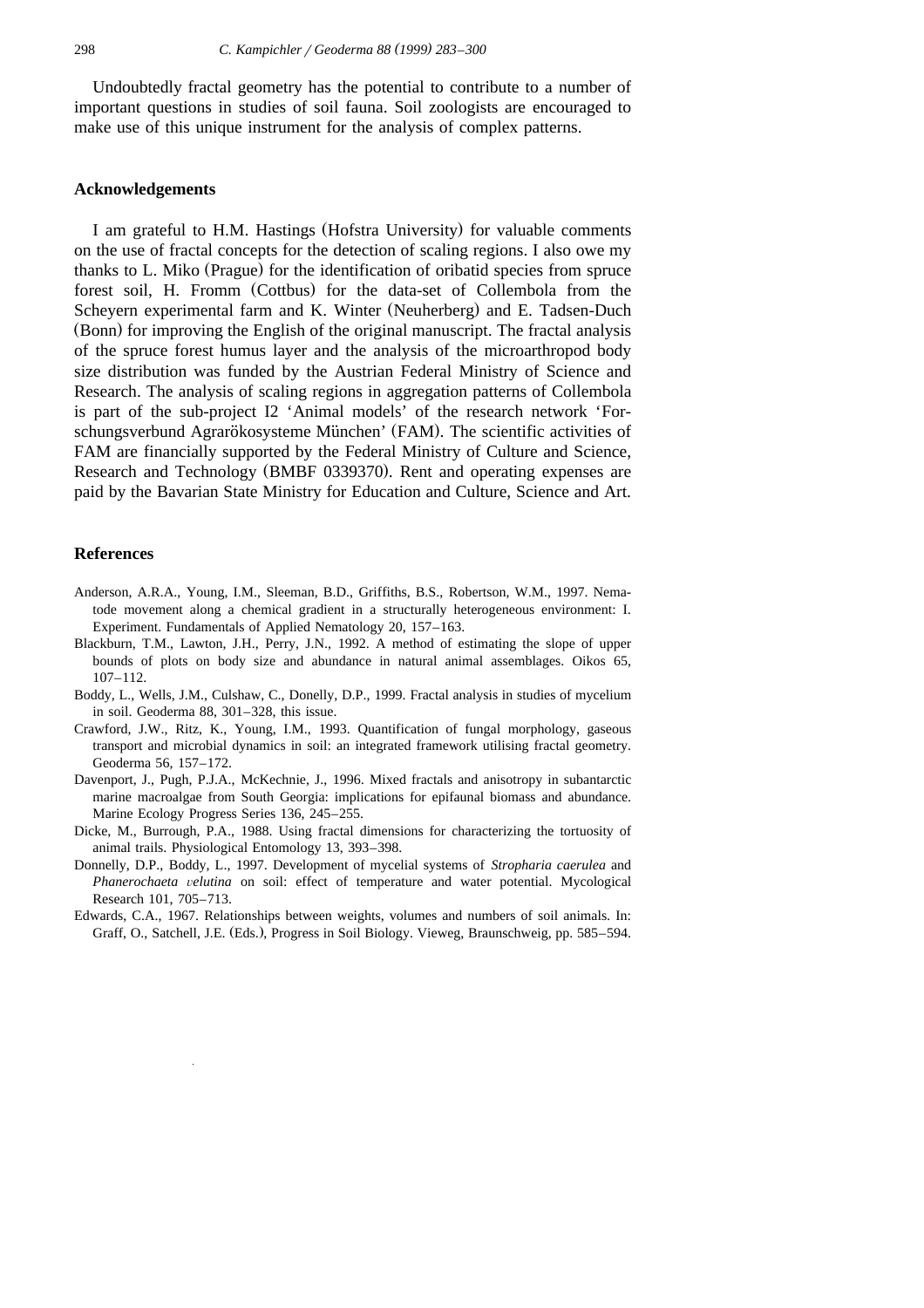- Ekschmitt, K., 1993. Uber die raumliche Verteilung von Bodentieren. PhD Thesis, University ¨ ¨ Bremen, Germany.
- Fenchel, T., 1993. There are more small than large species? Oikos 68, 375–378.
- Fourcassie, V., Coughlin, D., Traniello, J.F.A., 1992. Fractal analysis of search behaviour in ants. ´ Naturwissenschaften 79, 87–89.
- Fromm, H., 1997. Räumliche und zeitliche Variabilität der Collembolenfauna und ihre Bedeutung für C- und N-Umsatz in einer Agrarlandschaft. FAM-Bericht 26, Shaker, Aachen.
- Fromm, H., Winter, K., Filser, J., Hantschel, R., Beese, F., 1993. The influence of soil type and cultivation system on the spatial distributions of the soil fauna and microorganisms and their interactions. Geoderma 60, 109–118.
- Frontier, S., 1987. Applications of fractal theory to ecology. In: Legendre, P., Legendre, L. (Eds.), Developments in Numerical Ecology. NATO ASI Series Vol. G 14. Springer, Berlin, pp. 335–378.
- Gee, J.M., Warwick, R.M., 1994a. Body-size distribution in a marine metazoan community and the fractal dimensions of macroalgae. Journal of Experimental Marine Biology and Ecology 178, 247–259.
- Gee, J.M., Warwick, R.M., 1994b. Metazoan community structure in relation to the fractal dimensions of marine macroalgae. Marine Ecology Progress Series 103, 141–150.
- Gunnarsson, B., 1992. Fractal dimension of plants and body size distribution in spiders. Functional Ecology 6, 636–641.
- Hastings, H.M., Sugihara, G., 1993. Fractals—A User's Guide for the Natural Sciences. Oxford University Press, Oxford.
- Hastings, H.M., Pekelney, R., Monticciolo, R., vun Kannon, D., del Monte, D., 1982. Time scales, persistence and patchiness. BioSystems 15, 281–289.
- Hedlund, K., Boddy, L., Preston, C.M., 1991. Mycelial responses of the soil fungus, *Morteriella isabellina*, to grazing by *Onychiurus armatus* (Collembola). Soil Biology and Biochemistry 23, 361–366.
- Johnson, A.R., Milne, B.T., Wiens, J.A., 1992. Diffusion in fractal landscapes: simulations and experimental studies of tenebrionid beetles. Ecology 73, 1968–1983.
- Jones, C.L., Lonergan, G.T., Mainwaring, D.E., 1994. A rapid method for the fractal analysis of fungal colony growth using image processing. Binary 5, 171–180.
- Kampichler, C., 1992. Community structure and phenology patterns of epedaphic Collembola in a dry-turf grassland. Zoologisches Jahrbuch für Systematik 119, 369–381.
- Kampichler, C., 1995. Biomass distribution of a microarthropod community in spruce forest soil. Biology and Fertility of Soils 19, 263–265.
- Kampichler, C., Hauser, M., 1993. Roughness of soil pore surface and its effect on available habitat space of microarthropods. Geoderma 56, 223–232.
- Korcak, J., 1938. Deux types fondamentaux de distribution statistique. Bulletin de l'Institut International de Statistique 3, 295–299.
- Krummel, J.R., Gardner, R.H., Sugihara, G., O'Neill, R.V., Coleman, P.R., 1987. Landscape patterns in a disturbed environment. Oikos 48, 321–324.
- Lawton, J.H., 1986. Surface availability and insect community structure: the effects of architecture and fractal dimension of plants. In: Juniper, B.E., Southwood, T.R.E. (Eds.), Insects and the Plant Surface. Edward Arnold, London, pp. 317–331.
- Loder, N., Blackburn, T.M., Gaston, K.J., 1997. The slippery slope: towards an understanding of the body size frequency distribution. Oikos 78, 195–201.
- Loring, S.J., Snider, R.J., Robertson, L.S., 1981. The effects of three tillage practices on Collembola and Acarina populations. Pedobiologia 22, 172–184.
- Lozán, J., 1992. Angewandte Statistik für Naturwissenschaftler. Paul Parey, Berlin.
- Mandelbrot, B.B., 1982. The Fractal Geometry of Nature. Freeman, New York.